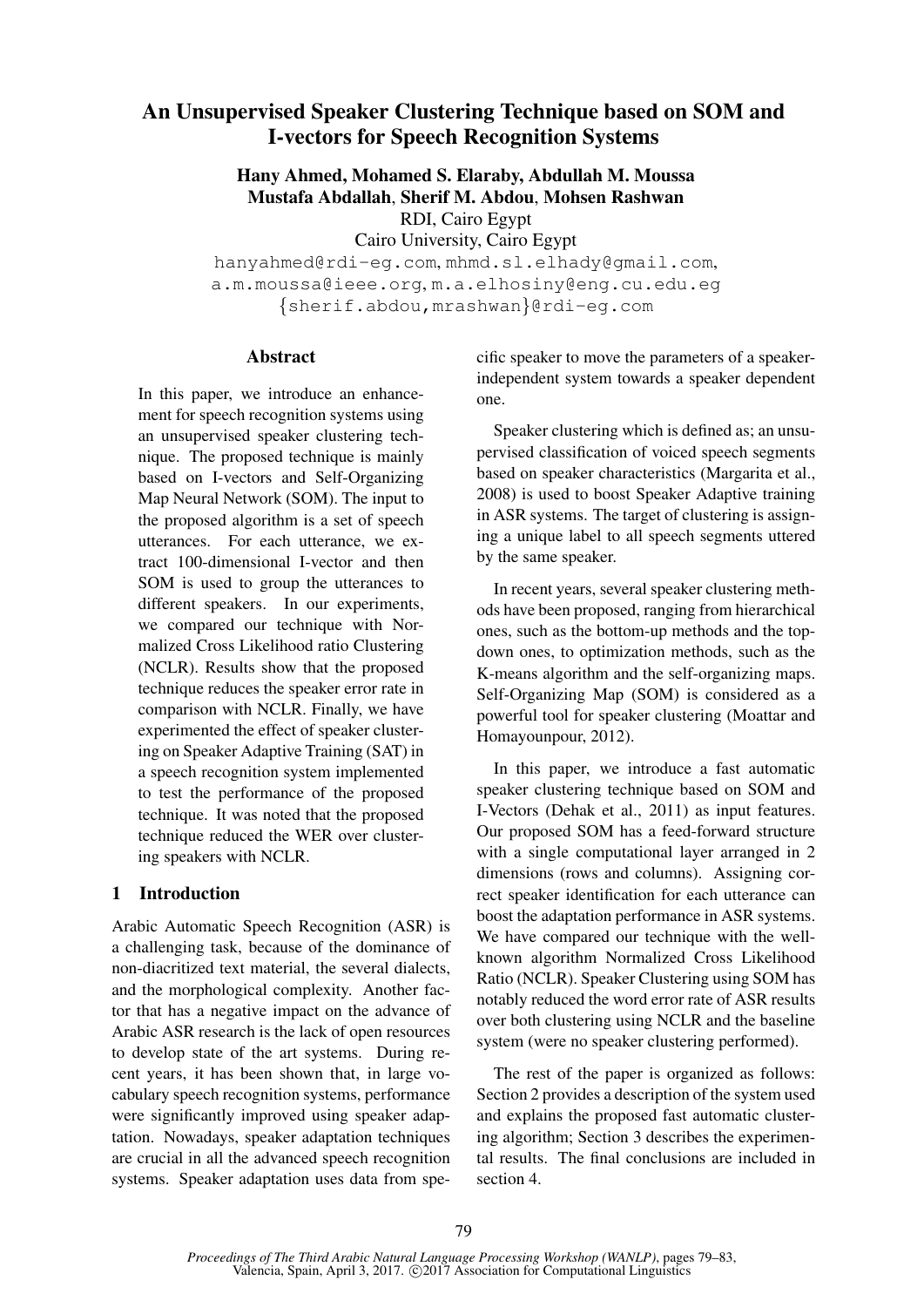

Figure 1: NCLR Block Diagram

#### 2 Speaker Clustering Experiments

## 2.1 NCLR Speaker Clustering

In order to perform speaker clustering we utilized the technique proposed in (Rouvier et al., 2013). The mentioned system uses the Normalized Cross Likelihood Ratio (NCLR) which is described in (Le et al., 2007) as:  $NCLR(M_i, M_j) =$ 1  $\frac{1}{N_j} log(\frac{L(X_i|M_i)}{L(X_i|M_j)}$  $\frac{L(X_i|M_i)}{L(X_i|M_j)}) + \frac{1}{N_j} log(\frac{L(X_j|M_j)}{L(X_j|M_i)})$  $\frac{L(X_j|M_j)}{L(X_j|M_i)}$ ) The term

 $\frac{L(X_j | M_j)}{L(X_j | M_i)}$  measures how well speaker model  $M_i$ scores with speaker data  $X_i$  relative to how well speaker model  $M_i$  scores with its own data  $X_i$ .

Figure 1 shows the block diagram that describes the clustering system mentioned above which we used in our experiments.

Hierarchical Agglomerative Clustering (HAC): Pre-segmented wave files are fed into HAC system which uses the BIC (Bayesian Information Criterion) measure (Chen and Gopalakrishnan, 1998).

Viterbi Resegmentation: the Viterbi uses GMM trained by Expectation Maximization (EM) to refine speaker boundaries.

NCLR Clustering: speaker models are adapted by a 512 diagonal GMM-UBM system. Afterwards NCLR is used to recombine adapted speaker models.

#### 2.2 SPEAKER CLUSTERING USING SOM

A self-organizing map (SOM) is a type of Neural Networks. It is trained using unsupervised learning algorithm to produce map which is discrete representation of the input training samples. SOMs operate in two main modes: training and mapping. Training builds the map using in-



Figure 2: SOM Architecture

put training samples, this process is called vector quantization, while mapping classifies a new input vector.

I-vector Extraction:In recent years, many approaches have been proposed to enhance speaker recognition system performance. The most popular are those based on generative models, like Gaussian Mixture Models based on Universal Background Model (GMM-UBM). Other generative models such as Eigen-voices, and the most powerful one, the Joint Factor Analysis (JFA) (Kenny et al., 2008), have been built on the success of the GMM-UBM approach.

Unlike JFA, the idea consists in finding a low dimensional subspace of the GMM super vector space, named the total variability space that represents both speaker and channel variability. The vectors in the low dimensional space are called Ivectors. In 2008 NIST speaker recognition evaluation (Wooters and Huijbregts, 2008), I-vector features were used for the first time. The I-vectors are smaller in size to reduce the execution time of the recognition task while maintaining recognition performance similar to that obtained with JFA.

SOM Clustering:Assigning correct speaker identification for each utterance can boost the SAT adaptation performance in ASR systems. For the offline decoding task, we introduce a fast automatic speaker clustering technique based on SOM and I-Vectors as input features. Our used SOM has a feed-forward structure with a single computational layer arranged in 2 dimensions (rows and columns). Each neuron is fully connected to all the source nodes in the input layer, as shown in Figure 2.

In our experiments, we construct a SOM map in which the number of rows is variable while the number of columns is forced to be 1 column.

For each utterance, a 100 dimension I-vector is calculated and considered as a spatially con-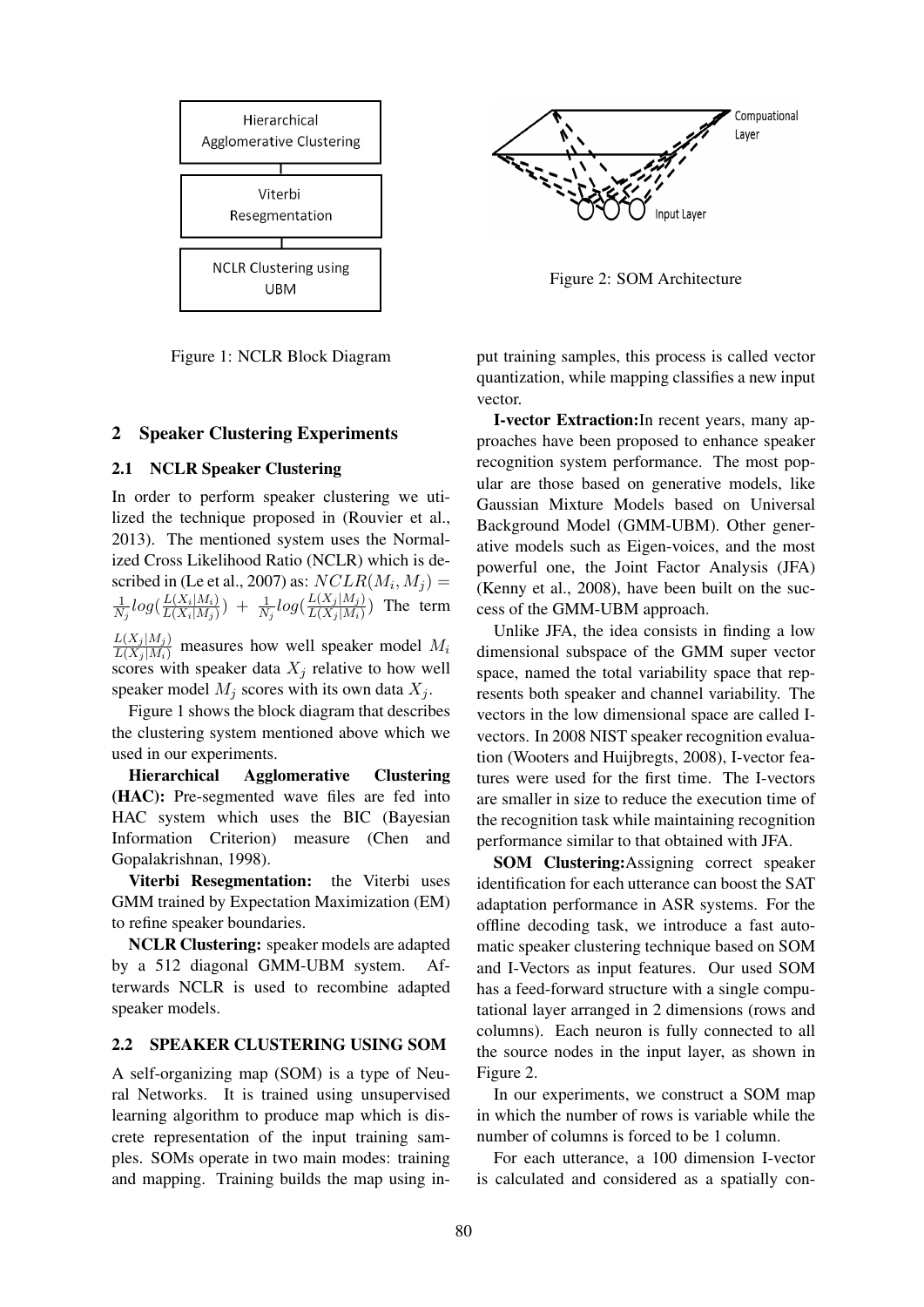

Figure 3: SOM Clustering Flow Chart

tinuous feature vector to our clustering technique. Figure 3 describes the flow chart of our proposed method.

#### 2.3 Clustering Results

We have run our experiments on the Development data of the Multi Genre Broadcast MGB-2 challenge described in (Ali et al., 2016). The data consists of 10 hours of Aljazeera TV Broadcast. Table 1 illustrates the results of the NCLR clustering algorithm verses the proposed SOM technique. The metric used to measure the systems' performance is the Speaker Error Rate (SER) defined in (Anguera, 2006) as:

$$
SER = \frac{\sum_{s=1}^{S}(max(N_{ref(s)}, N_{hyp(s)}) - N_{correct(s)})}{\sum_{s=1}^{S}dur(s).N_{ref}}
$$

where  $S$  is the total number of segments where both reference and hypothesis segment agree on same speaker and  $N_{ref}$  is the number of speakers in segment s.

Table 1 shows SER of the proposed SOM technique verses the NCLR technique.

| letric | SO DE<br>VI     | L'I R |
|--------|-----------------|-------|
|        | $\mathcal{O}_0$ |       |

Table 1: SER of SOM clustering vs SER of NCLR



Figure 4: ASR Block Diagram

## 3 Automatic Speech Recognition (ASR) System

We integrate the results of both Clustering techniques we experimented with Automatic Speech Recognition System (ASR).

#### 3.1 ASR System Components

Figure 4 describes the block diagram of the ASR system.

MFCCs HMM System: Context Dependent HMM CD-HMM is trained over 500 hours of the MGB Challenge training data. The model obtained is used to force align training data.

Bottleneck Features (BNFs) : DNNs have proved to be effective in Acoustic modeling (Hinton et al., 2012). DNNs can be used either as the main classifier for acoustic modeling or as a prior step to extract acoustic features then train the main classifier. We used both mentioned techniques. After aligning all the given waves, a Deep Neural Network consists of five 1500-neuron hidden layers, with a 40 neuron Bottleneck layer, was trained on top of filter banks. 40 dimensional BNFs were extracted from the BNF layer and used to train SAT/HMM-DNN system.

Hybrid DNN-HMM and DNN-MPE: Finally the 40 BNFs are extracted to train a hybrid DNN-HMM followed by the discriminative training for DNN (Vesel et al., 2013).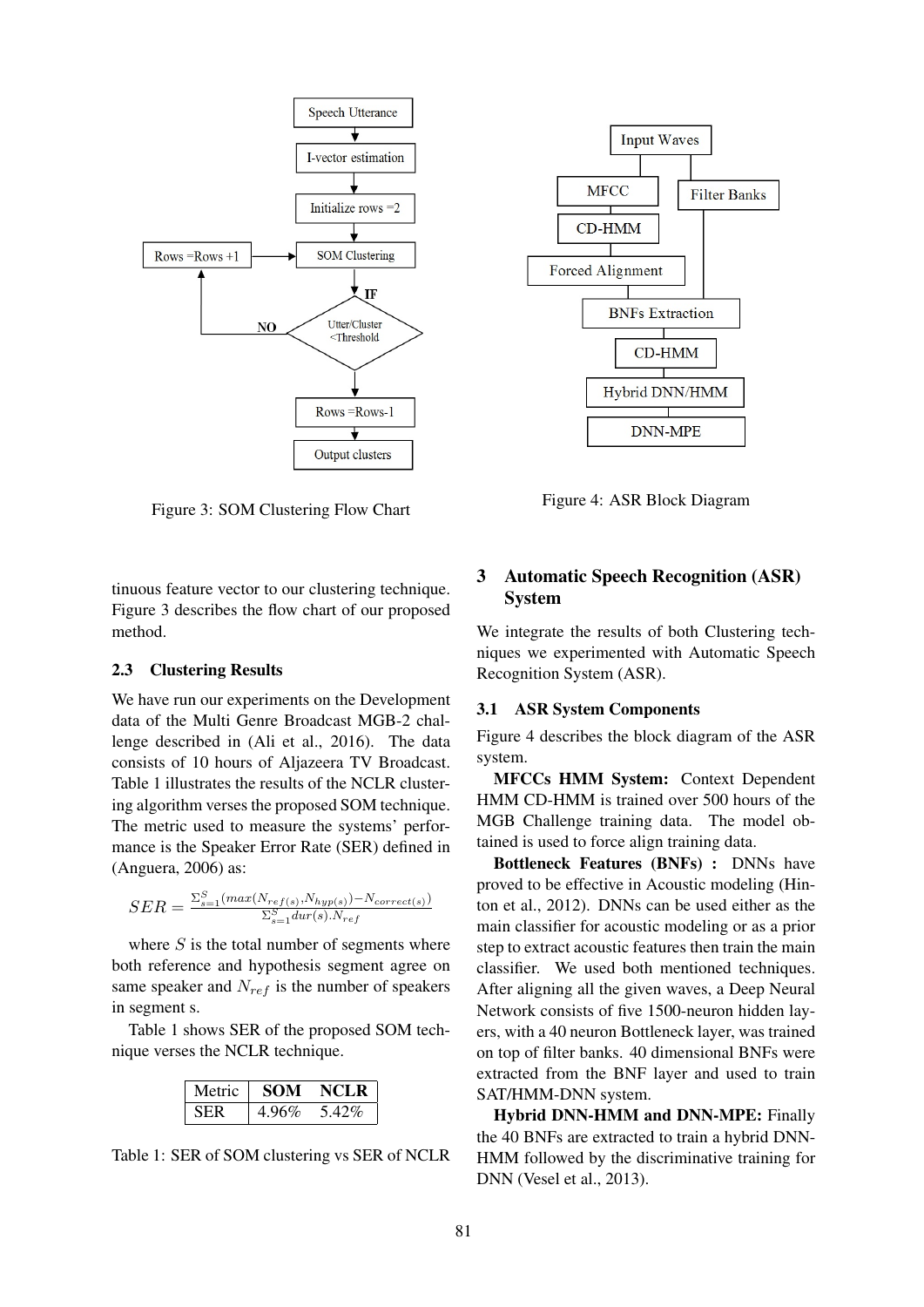

Figure 5: Bottleneck Features Extraction

In our experiments we have used the Kaldi toolkit (Povey et al., 2011) for acoustic modelling.

#### 3.2 Impact of clustering on ASR

In our experiments, it has been proven that using SOM improves the system performance by reducing WER.

Using the SOM to specify new speaker labels for development data and replicating the decoding process on different ASR system, the following enhancements have been verified; First, for the SItandem ASR system trained on top of BNFs + fM-LLR features, the SOM clustering has given a relative reduction in WER by 3.05% over the tandem BNFs +fMLLR (SI) where all speaker segments per episode were given the same label. Moreover, the mentioned system has given an absolute reduction of 1.16% over the tandem BNFs +fMLLR (SI) integrated with NCLR (SI-NCLR) clustering technique.

Table 2 shows the Speaker Independent (SI) results of the GMM-HMM tandem system trained over BNFs and fMLLR features.

| <b>Experiment</b>               | <b>WER</b> |
|---------------------------------|------------|
| Tandem $(BNFs + fMLLR)$ (SI)    | 37.91      |
| Tandem (BNFs + fMLLR) (SI-NCLR) | 37.41      |
| Tandem (BNFs + fMLLR) (SI-SOM)  | 36.75      |

Table 2: Tandem GMM-HMM Speaker-Independent results

Second, for the SD-tandem ASR system trained on top of BNFs + fMLLR features, the SOM clustering has given a relative reduction in WER by 4.22% over the tandem BNFs +fMLLR (SD). In

addition, the mentioned system has given an absolute reduction of 1.52% over the tandem BNFs +fMLLR (SD) (SD-NCLR).

Table 3 shows the Speaker Dependent (SD) results of the GMM-HMM tandem system over BNFs and fMLLR features.

| Experiment                                                    | <b>WER</b> |
|---------------------------------------------------------------|------------|
| $\text{Tandem (BNFs + fMLLR) (SD)}$                           | 36.00      |
| $\vert$ Tandem (BNFs + fMLLR) (SD-NCLR) $\vert$ 34.96 $\vert$ |            |
| $\boxed{\text{Tandem (BNFs + fMLLR) (SD-SOM)}\,34.48}$        |            |

Table 3: Tandem GMM-HMM Speaker-Dependent results

Third, for the hybrid DNN/HMM system trained on top of fMLLR +BNFs with Sequence Discriminative training criterion (DNN/HMM-MPE), the SOM clustering gave a relative reduction of 3.84% in WER of the hybrid system that used no clustering technique. In comparison with the hybrid system where NCLR clustering was applied, the SOM gave a relative reduction in WER of 1.87%.

Table 4 shows the final results of the hybrid DNN-HMM trained with Minimum phoneme error rate criterion (MPE).

| <b>WER</b><br><b>Clustering Technique</b> |      |
|-------------------------------------------|------|
| Tandem DNN/HMM-MPE (SD)                   | 27.8 |
| Tandem DNN/HMM-MPE (SD-NCLR)   27.24      |      |
| <b>Tandem DNN/HMM-MPE (SD-SOM) 26.73</b>  |      |

Table 4: Hybrid DNN/HMM-MPE results

It is noticeable that the performance of the hybrid system improved after using the proposed clustering technique.

#### 4 Conclusion

In this paper, we have proposed an algorithm for automatic speaker clustering based on Self-Organizing Map. The performance of the new algorithm has been compared with a well-known technique of speaker clustering (Normalized Cross Likelihood Ratio). The experimental results on Multi Genre Broadcast data have shown noticeable reduction in Speaker Error Rate. The clustering algorithm has been integrated with state of art Automatic Speech Recognition techniques to boost Speaker adaptive training performance. It